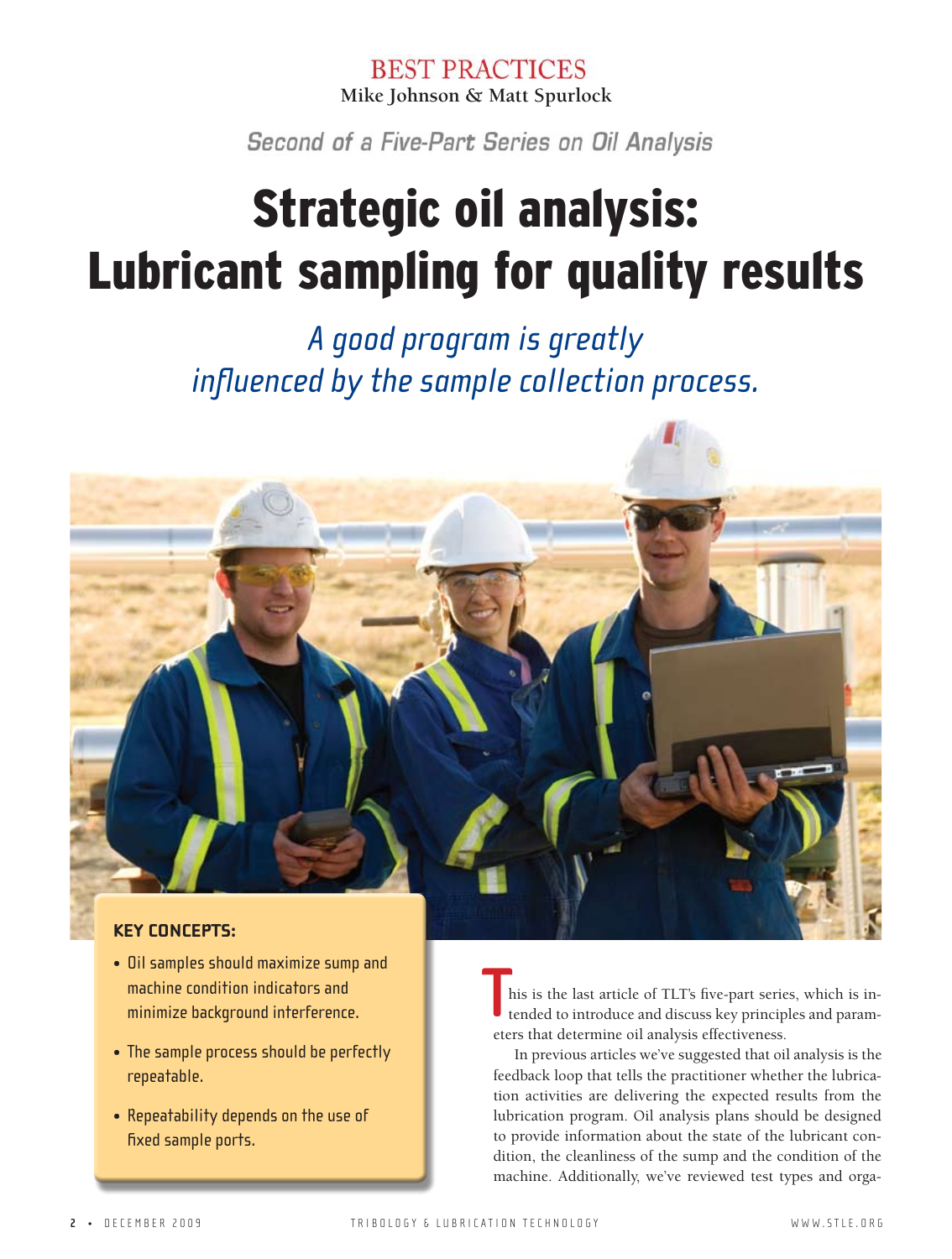## *Experience suggests that analysis program managers conduct sampling activities on intervals ranging from weekly (for in-house screening) to annually.*

nization of tests into a test slate for each of several machine types. Lastly, we've reviewed predefined alarm sets designed to create an alarm state anytime the actual data exceeds the alarm limit.

Each of these topics warrants thorough consideration by the reliability engineer or machine lubrication practitioner before initiating a site-specific analysis program. This article addresses the highly important topic of sample collection.

#### **SAMPLE COLLECTION QUALITY**

Realizing that each of the previously mentioned topics should be fully understood prior to launching a program, there is nothing that can cripple a well-designed program as quickly as poorly devised sampling practices. This axiom applies to any type of quality measurement program based on sampling and analysis.

Sample collection quality is dependent on three key parameters:

- Timeliness
- Accuracy in representation of actual machine and sump conditions
- Repeatability.

A misstep in any of these areas can produce seriously misleading impressions of the health of the machine/tribosystem and potentially damaging decisions to either act or refrain from action.

#### **TIMELINESS**

Experience suggests that analysis program managers conduct sampling activities on intervals ranging from weekly (for in-house screening) to annually. Programs devised around weekly and other short interval collections tend to have welldeveloped missions and are sampling at short intervals for those machines that are subject to tremendous environmental challenges.

Food-processing plants that have mandated daily washdown requirements, particularly those facilities handling meat products, are good candidates for weekly in-house screening in response to the high risk for wash-water contamination of machine sumps. Though machine designers and reliability engineers place emphasis on sealing configurations and prevention of contamination, sumps routinely become emulsified with caustic wash-water. Short sampling intervals help to catch these conditions as they occur. These programs tend to place greater emphasis on the in-house test results and use this information to drive the laboratory-based sampling activities.

It is common for organizations to sample machines at longer intervals in order to control expenses. If there isn't a well-developed plan for how to use the data to improve machine availability, this seems rational. Sampling at intervals between six months and one year is common in the absence of a true management strategy.

Often the impetus for analysis is provided by the lubricant supplier through an offer of free analysis conducted at three- to 12-month intervals depending on several factors. This plan for testing is useful to eliminate unnecessary oil changes, particularly for large-capacity sumps, if the data indicates stable oil health and minimal evidence of wear. However, evidence of wear sometimes drives oil changes, which

*Sampling at intervals between six months and one year is common in the absence of a true management strategy.*

only serves to hide an underlying problem. Additionally, it is not unusual for the free analysis offering to neglect costly contamination control test methods that could provide additional highly useful insight into machine and sump conditions.

There is no question that some value can be derived from testing to check oil health, but the value is low relative to that provided by a machine health-centered approach. Sample frequencies should be driven by a few key considerations, including:

- Machine importance.
- Oil type, characterized by mineral oil or syntheticbased product.
- Oil age.
- Dynamic machine stress, characterized by high-speed, high loads and shock loads.
- Operating environment stress (heat, moisture, solid debris, process contaminants).

Table 1 offers proposed starting intervals for machines and test types based on combined machine importance to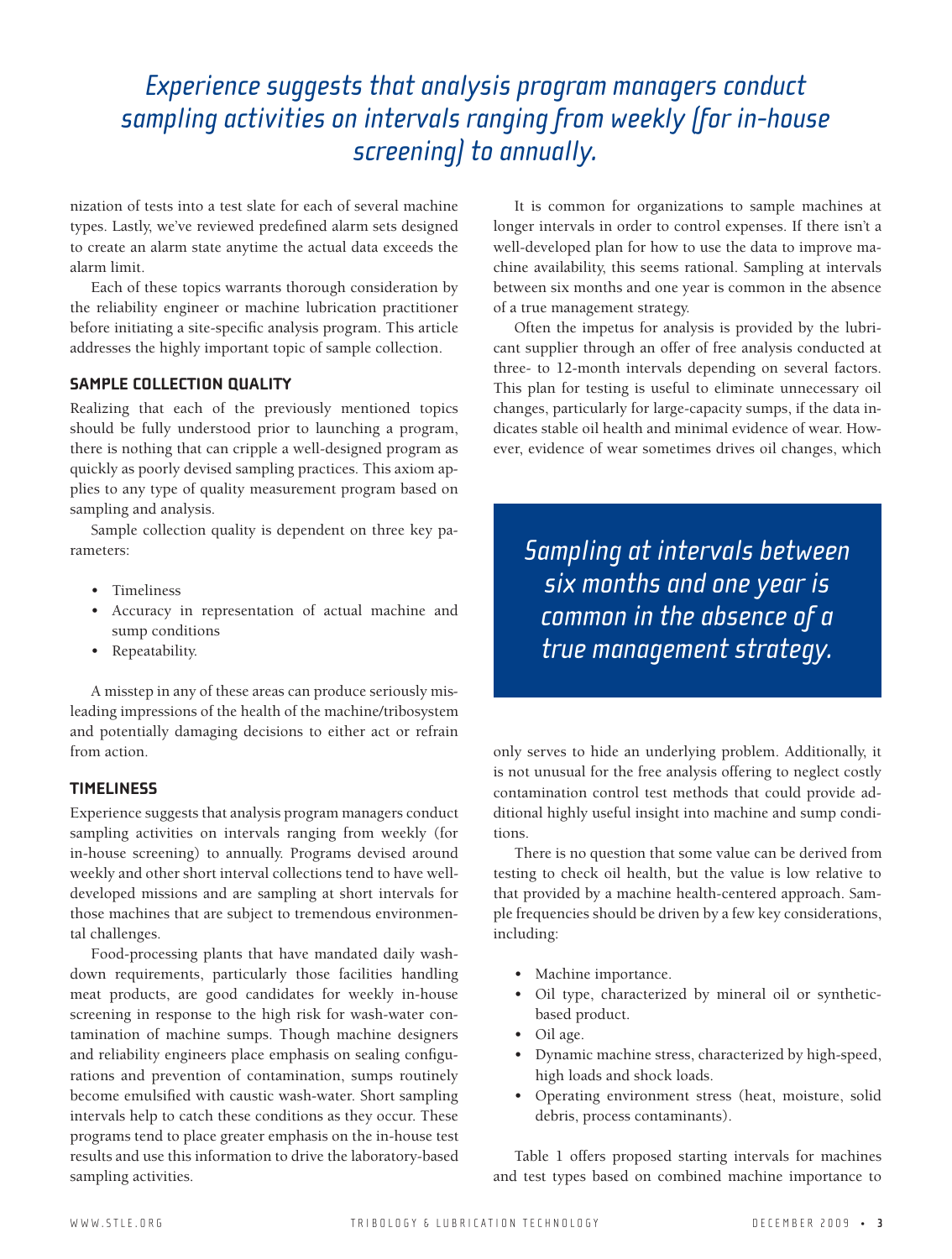#### *Reservoir design greatly influences how quickly and where the evidence of machine condition and contaminant loading falls out of the oil.* **!"#\$%&'"()'\*+,-.%&'/'0%1%2#%.'3%&4'5."14+1%&'**

production, operating modes and types of sump configurations (static, dynamic, pressurized).

As was noted in previous articles, a static sump is one where the oil resides in and moves around the housing based on the movement components. A dynamic sump is one where the oil drains from the working component housings to a secondary tank where a pump circulates the oil back to the components, typically at

low pressures (> 100 PSI). A pressurized sump is one where the oil circulates through the machine and components under much higher system pressures. Hydraulic systems are considered pressurized sumps.

As shown in Table 1, if multiple tests are to be run for a given machine, the interval should reflect the shortest time cycle noted for the test slate. Alternately, one may com-

mission the lab to conduct only the tests that are due based on actual history. After arriving at a satisfactory starting point, the program manager may choose to increase or decrease intervals based on other stresses, as shown in Table 2.

The final interval selection should reflect awareness for the potential for change in machine condition, sump condition (contamination load) and lubricant health between samples. The more rapidly the sump is subject to change, the shorter the analysis interval should be.

#### **MACHINE AND SUMP CONDITIONS**

Machine and sump conditions may differ appreciably from one end of the sump to the other. There can be distinct layers of oil movement within the sump with the layers blurring into a uniform condition

Table 1 | General Considerations for Oil Sampling Frequencies Based on Test Type, Machine Criticality  $\blacksquare$  and Operating State.

| <b>Machine</b><br><b>Criticality</b>     | <b>System Operating</b><br><b>State</b> | <b>Particle</b><br><b>Count</b> | <b>Viscosity</b> | <b>Plasma</b><br><b>Spectro</b> | <b>IR</b><br><b>Spectro</b> | <b>Acid</b><br><b>Number</b> | <b>Direct</b><br>Ferro. | <b>Analytical</b><br>Ferro |
|------------------------------------------|-----------------------------------------|---------------------------------|------------------|---------------------------------|-----------------------------|------------------------------|-------------------------|----------------------------|
|                                          | Static Sump                             | М                               | м                | (M) E<br>Q /                    | Q                           | Q                            | E                       | F                          |
| 8 to 10                                  | <b>Dynamic Sump</b>                     | м                               | м                | (M) E<br>Q $\prime$             | Q                           | O                            |                         |                            |
|                                          | <b>Pressurized Sump</b>                 | W                               | м                | м                               | Q                           | Q                            | F                       | E                          |
|                                          |                                         |                                 |                  |                                 |                             |                              |                         |                            |
|                                          | <b>Static Sump</b>                      | Q                               | Q                | (Q) E                           | $(Q)$ E                     | (Q) E                        | E                       | F                          |
| 4 to 7                                   | <b>Dynamic Sump</b>                     | Q                               | Q                | (Q) E                           | $(Q)$ E                     | $(Q)$ E                      | F                       | F                          |
|                                          | <b>Pressurized Sump</b>                 | м                               | м                | (M) E                           | (M) E                       | (M) E                        |                         |                            |
|                                          |                                         |                                 |                  |                                 |                             |                              |                         |                            |
|                                          | <b>Static Sump</b>                      | (Q) E                           | (Q) E            | F                               | F                           | E                            | F                       | F                          |
| 1 to 4                                   | <b>Dynamic Sump</b>                     | (Q) E                           | (Q) E            | F                               |                             | E                            | F                       |                            |
|                                          | <b>Pressurized Sump</b>                 | (Q) E                           | (Q) E            | F                               | F                           | E                            | F                       | Е                          |
| () Denotes Frequency for Exception Basis |                                         |                                 | $Bw = BiWeekly$  |                                 | $W = Weeklv$                |                              | $M =$ Monthly           |                            |
| $Q =$ Quarterly $E =$ Exception          |                                         |                                 |                  |                                 |                             |                              |                         |                            |

one where as the proximity to the mechanical **Components** closes.

**B"1C+(%' =@&4%2'<>%."4+(, 5".4+1\$% D+&1:&+4@ 5\$"&2" EF G1+) 0+.%14 G("\$@4+1"\$**

Static Sump **! ! "##\$##%!& ' " " ' ' I'4:'6J** Dynamic Sump **! ! "##\$##%!& ' " " ' '**

 $\blacksquare$  Samples collected from the top and center of the circulat- $\mathbf{H}$  are  $\mathbf{H}$  ing  $\mathbf{S}$  **g**  $\mathbf{S}$  are  $\mathbf{H}$  is  $\mathbf{H}$  and  $\mathbf{H}$  and  $\mathbf{H}$  and  $\mathbf{H}$   $\mathbf{H}$  is  $\mathbf{H}$  and  $\mathbf{H}$   $\mathbf{H}$  is  $\mathbf{H}$  and  $\mathbf{H}$   $\mathbf{H}$  and  $\mathbf{H}$   $\mathbf{H}$   $\mathbf{H}$   $\$ nant information than the sample collected from the return line before the oil hits the reservoir. Reservoir design greatly Synthetic **R ! R R** Static Sump **%"& ' %"& ' ' ' ' ' '** reflect the shortest time influences how quickly and where the evidence of machine Alternately, one may com-condition and contaminant loading falls out of the oil.  $\mu$ <sub>2</sub>  $\mu$ <sub>2</sub>  $\mu$ <sub>2</sub>  $\mu$ <sub>2</sub>  $\mu$ <sub>2</sub>  $\mu$ <sub>2</sub>  $\mu$ <sub>2</sub>  $\mu$ <sub>2</sub>  $\mu$ <sub>2</sub>  $\mu$ <sub>2</sub>  $\mu$ <sub>2</sub>  $\mu$ <sub>2</sub>  $\mu$ <sub>2</sub>  $\mu$ <sub>2</sub>  $\mu$ <sub>2</sub>  $\mu$ <sub>2</sub>  $\mu$ <sub>2</sub>  $\mu$ <sub>2</sub>  $\mu$ <sub>2</sub>  $\mu$ <sub>2</sub>  $\mu$ <sub>2</sub>  $\mu$ <sub>2</sub>  $\mu$ <sub>2</sub>  $\mu$ <sub>2</sub>  $\mu$ <sub>2</sub>  $\mu$ <sub>2</sub>  $\mu$ <sub>2</sub>  $\mu$ <sub>2</sub>  $\mathcal{D}$  denotes Frequency  $\mathcal{D}$ 

 $\frac{1}{16}$  Table 2 | Interval Factors Driven by Operating and Environmental Considerations.

**!"#\$%'M7'E(4%.N"\$'\*"14:.&'0.+N%('#@'<>%."4+(,'"()'O(N+.:(2%(4"\$'9:(&+)%."4+:(&7'**

| <b>Machine Operating and</b>           | <b>Increase</b> |          | <b>Decrease</b> |           |  |
|----------------------------------------|-----------------|----------|-----------------|-----------|--|
| <b>Environmental Considerations</b>    | 2 Periods       | 1 Period | 1 Period        | 2 Periods |  |
| <b>Machine Criticality (Given)</b>     |                 |          |                 |           |  |
| Oil Type                               |                 |          |                 |           |  |
| Synthetic                              |                 |          |                 |           |  |
| Mineral Oil                            |                 |          |                 |           |  |
| Oil Age                                |                 |          |                 |           |  |
| New Oil                                | V               |          |                 |           |  |
| Old Oil                                |                 |          |                 |           |  |
| <b>Operating State</b>                 |                 |          |                 |           |  |
| Rotating Speed > 1200 RPM              |                 |          |                 |           |  |
| Hi Steady State Loading                |                 |          |                 |           |  |
| Hi Shock Loading                       |                 |          |                 |           |  |
| <b>Enviornmental Conditions</b>        |                 |          |                 |           |  |
| Internal Sump Temperature > 150F       |                 |          |                 |           |  |
| Relative Humidity > 80%                |                 |          |                 |           |  |
| Directe Water Contact                  |                 |          |                 |           |  |
| <b>Direct Process Chemical Contact</b> |                 |          |                 |           |  |
| Atmosperic Abrasives Content: Hi       |                 |          |                 |           |  |
| Atmosperic Abrasives Content: Low      |                 |          |                 |           |  |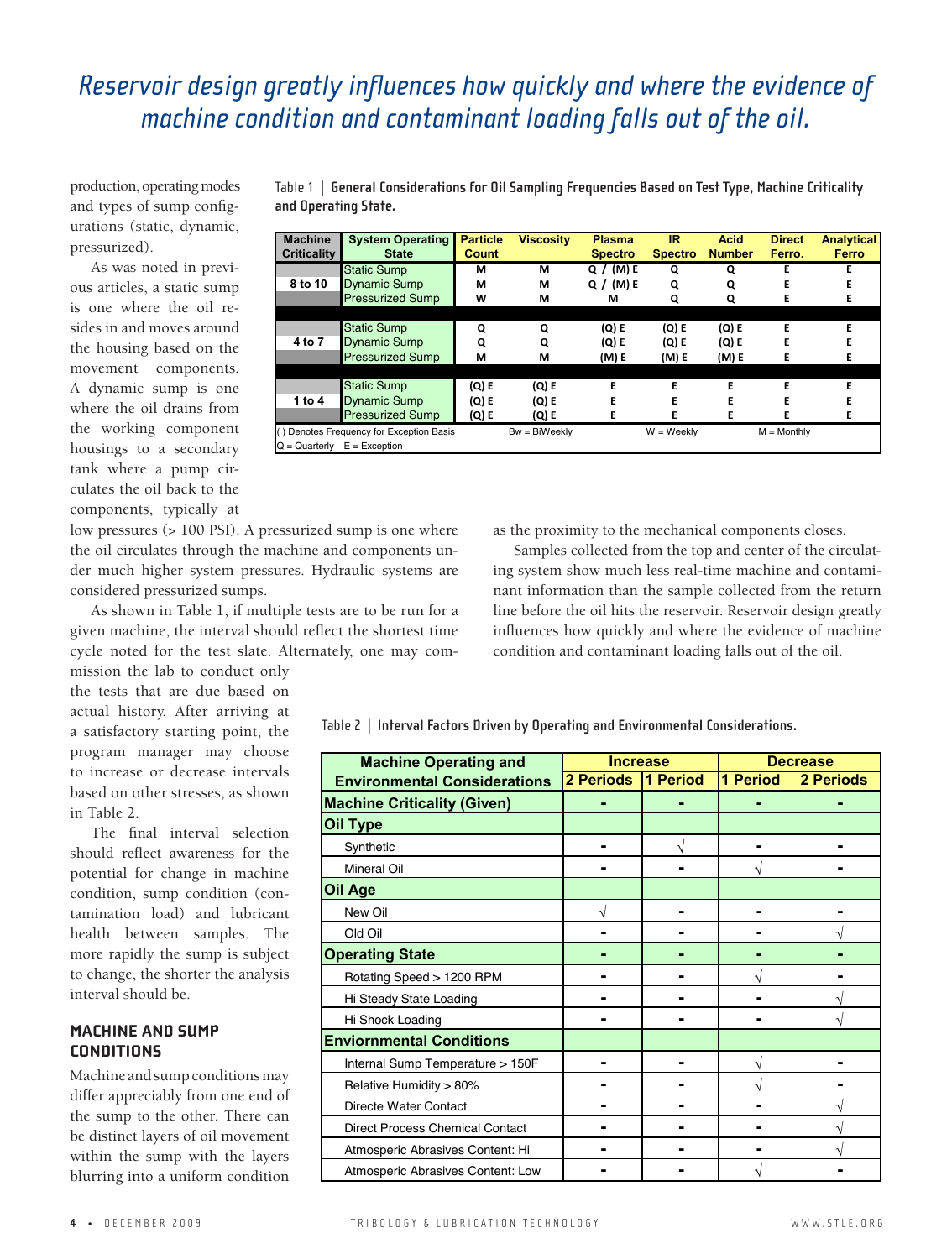Figure 1 depicts the nature of oil movement within a simple multistage reducer. The oil layers closest to the moving components have the complete composition of the wear and contaminant concentration, and the composition changes as the gap between the components and the floor and sidewalls increases. The reasoning is simple: warm oil allows high-density contaminants (atmospheric and wear metal) and moisture to settle quickly. As the gap between the component and



Figure 1 | Sump conditions vary inside each machine.

sump bottom increases, the oil becomes progressively more stagnant, which allows for settling to occur. Wear debris, solids and moisture accumulates at the low points in the reservoir. Samples collected from these low points (i.e., drain ports) carries a disproportionally high amount of material that represents historical conditions.

The point from which the sample is extracted should be as close as possible to the load zone of the moving components. This area most effectively reflects the wear state of those moving components. Additionally, oil collected from these regions carries less historical information than the stagnant oil near the sides and bottoms and reservoir drains.

*The only way sample collection can be conducted in such a way that the extracted sample is always highly representative and repeatable is for the practitioner to proceed with a fixed sample port installation.*

## *Sample repeatability is crucial for any type of machine condition monitoring technique.*

#### **SAMPLE REPEATABILITY**

Once the location for most representative sample location has been selected, the remaining challenge is to retrofit the sump to enable extraction from this location with the least possible chance for influence from the sample process itself and/or from the immediate surroundings and with the greatest possible chance of exact duplication.

Sample repeatability is crucial for any type of machine condition monitoring technique. Without repeatability in collection, any change in machine wear or contaminant load datum from the previous sample begs the question of cause. Since these aspects of the analysis plan are not homogenous (uniform from one end of the sump to the other), any variability from the collection process itself causes a misrepresentation of the actual state. When variability occurs, management must try to make intelligent comparisons between the previous and current machine states without knowing which state was accurate.

Some benefit can be derived from highly variable sampling activities. The homogenous properties (viscosity, chemical degradation, additive degradation) may still be effectively evaluated because the properties are not dependent on the location of extraction. However, higher value information about machine health and contaminant levels is lost.

#### **FITTING SELECTION AND PLACEMENT**

Periodically engineers and managers encounter forks in the long, arduous road to quality practices. Following the themes noted above, the only way sample collection can be conducted in such a way that the extracted sample is always highly representative and repeatable is for the practitioner to proceed with a fixed sample port installation.

Even surrendering the argument that sometimes the fixed sample port will be installed in a location that is not perfectly representative—for whatever sample quality can be obtained—it isn't possible for sample collection to be done repeatably without removing all possible sources of variability. If management wants to use lubricant-based data to support effective decisions, fixed sample ports have to be installed and used to eliminate questions about the usefulness of the collected sample.

A sample port, or sample fitting, is a device that is permanently installed onto the machine through which the oil will flow into the collection bottle. There are reasons to have both primary and secondary fittings. The primary fitting represents the general state of the machine as a whole to the extent that the port location is capable of providing this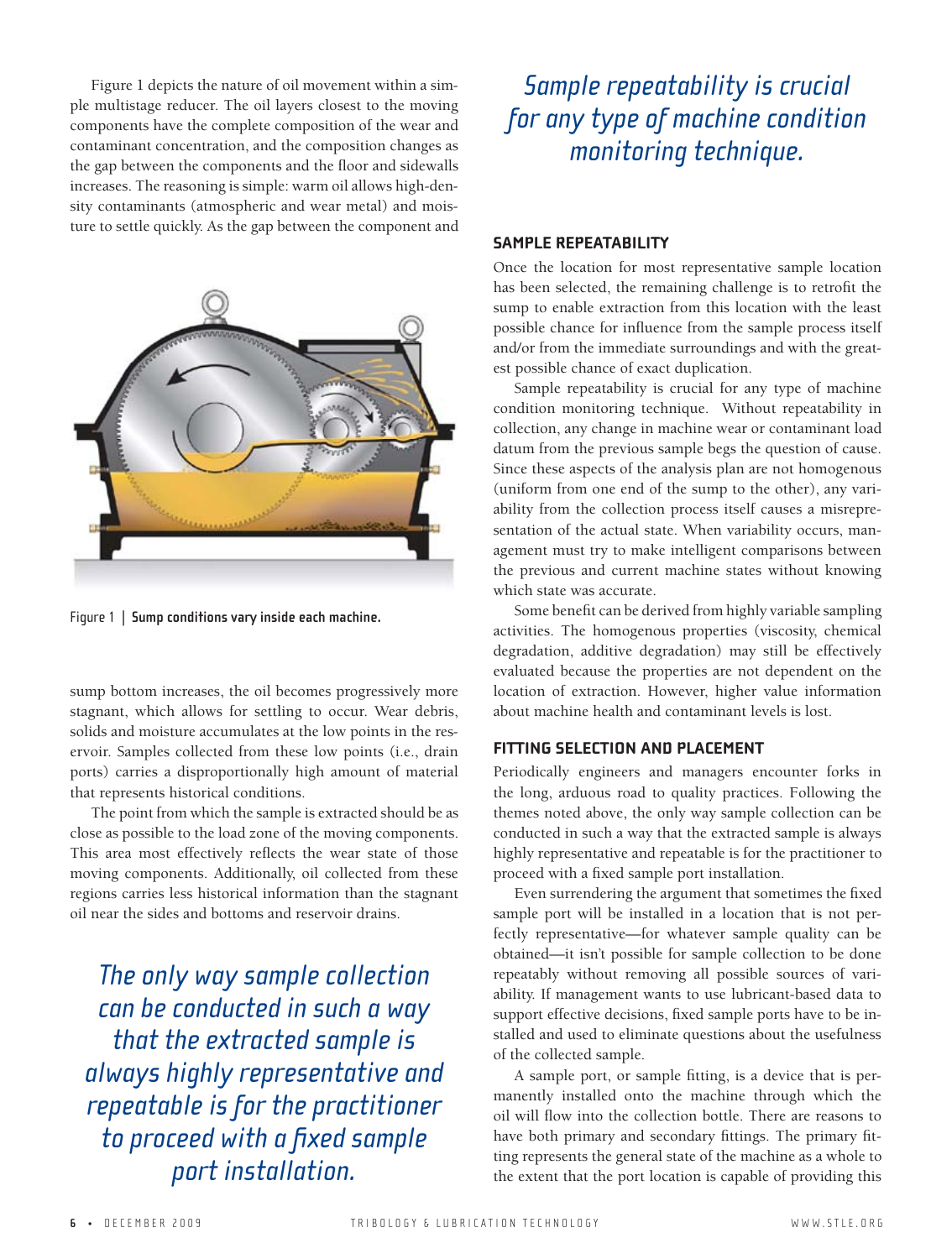

Figure 2 | Push button (shown on the left) and needle-probe type sample ports for low but positive pressure installations. (Courtesy The sample fitti *of Condition Monitoring International)* **+.3."?'1#%3<".8':5/;2'304'7%&++\$%"@&4'+8+.&9'+3975&'?/55&?."/0)'**(Courtesy of **+.3."?'1#%3<".8':5/;2'304'7%&++\$%"@&4'+8+.&9'+3975&'?/55&?."/0)'**(Courtesy of of condition nonitoring international<sub>)</sub>



Figure 3 | Gauge plug (shown on the left) and flush mount type **sample ports for static (gravity flow) and pressurized system**  sample collection. (Courtesy of Condition Monitoring International)



Figure 4 | (a) Pitot tube and (b) level gauge-equipped pitot tube **for static and pressurized sample collection.** *(Courtesy of TRICO*  **!!!!!!!!!!!!!!!!!!!!!!!!!!!!!!!!!!!!!!!!!!!!!!!!!!!!!!!!!!!!!!!!!!!"#\$!** *Corp.)*

information. Secondary ports are used to troubleshoot for and identify specific issues that have been uncovered during routine primary sampling and analysis activity. There can be multiple secondary sample fittings for a machine or assembly of machines. In fact, this is common for sophisticated hydraulic and circulation systems.

Each possible secondary port represents information about a particular branch or working region of the system. For instance, if the routine analysis indicates that the solid contaminant level has increased in the whole of the system, collecting an additional sample from both upstream and downstream of the filter element can enable the practitioner to decide whether or not the filter element is the culprit.

The sample fitting should be selected based on the best fit for the machine's location, regardless of whether it is a primary or secondary port. There are several types of fittings, and most machines have a variety of spots where the fittings can be installed. Figures 2, 3 and 4 show commonly available fittings. Each is equipped for threaded insertion into an existing component housing port.



Figure 5 | Pitot tube sample port properly fitted for a gear **reducer.**

If the correct sample port location doesn't have a threaded port, then a simple modification via drill and tap for a threaded port is required. The prospect of drilling and tapping the machine housing gives most reliability and maintenance managers a good reason to pause and carefully reflect on whether this is the right location and approach or whether an adequate alternative is available.

Using the gear drive illustration from earlier in this article, Figure 5 shows how the pitot tube type sample port could be manipulated for placement at an ideal location to capture evidence of incipient wear from the likely location of early wear—the area around the mesh of the low-speed final reduction gearset.

It was previously noted that the hydraulic or circulating